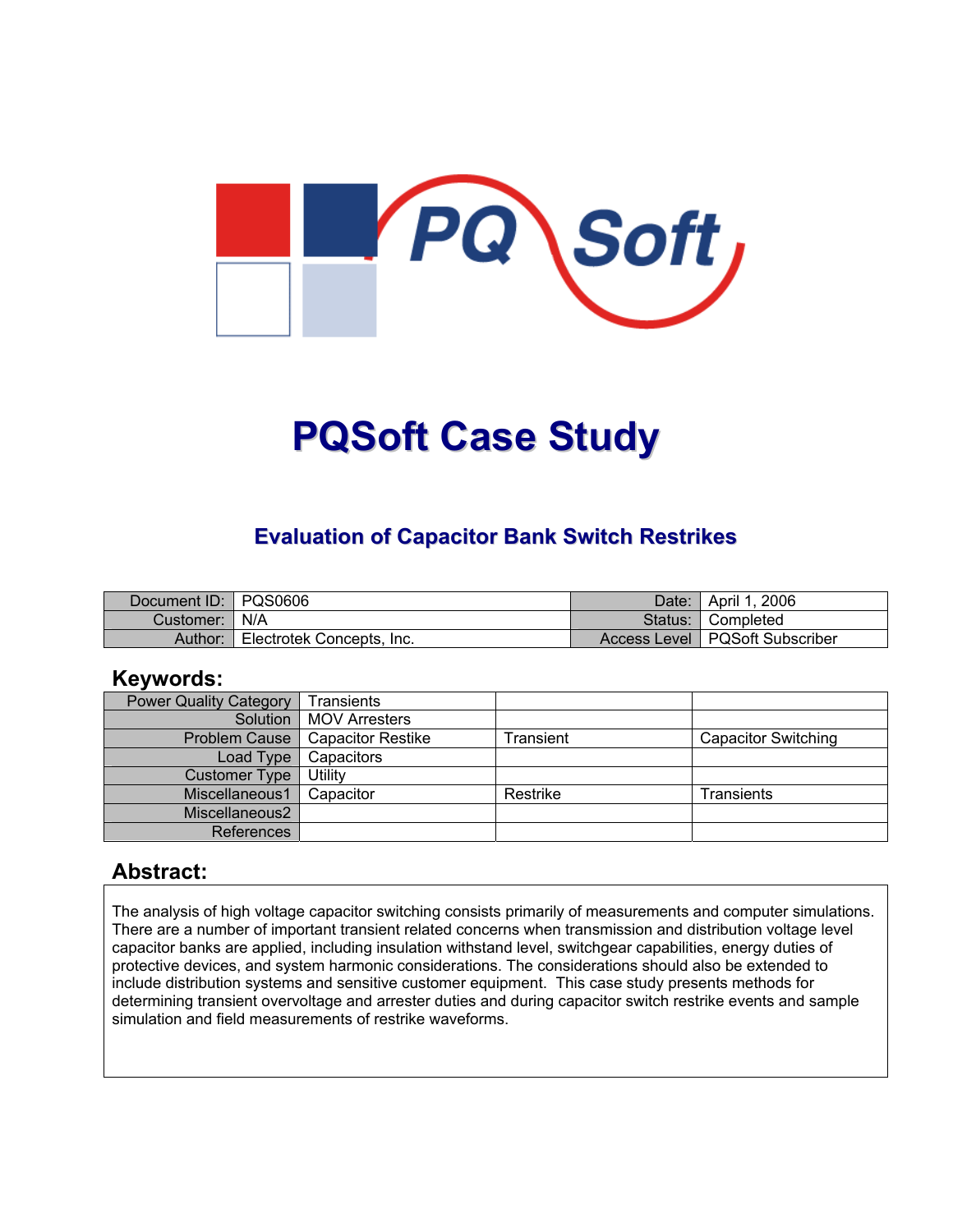# <span id="page-1-0"></span>**TABLE OF CONTENTS**

# **LIST OF FIGURES**

# **LIST OF TABLES**

|--|--|--|

## **RELATED STANDARDS**

IEEE Std. 1036

## **GLOSSARY AND ACRONYMS**

| <b>MOV</b> | Metal Oxide Varistor Arrester            |
|------------|------------------------------------------|
| MSSPL      | Maximum Switching Surge Protective Level |
| SiC.       | Silicon Carbide Arrester                 |
| <b>TRV</b> | <b>Transient Recovery Voltage</b>        |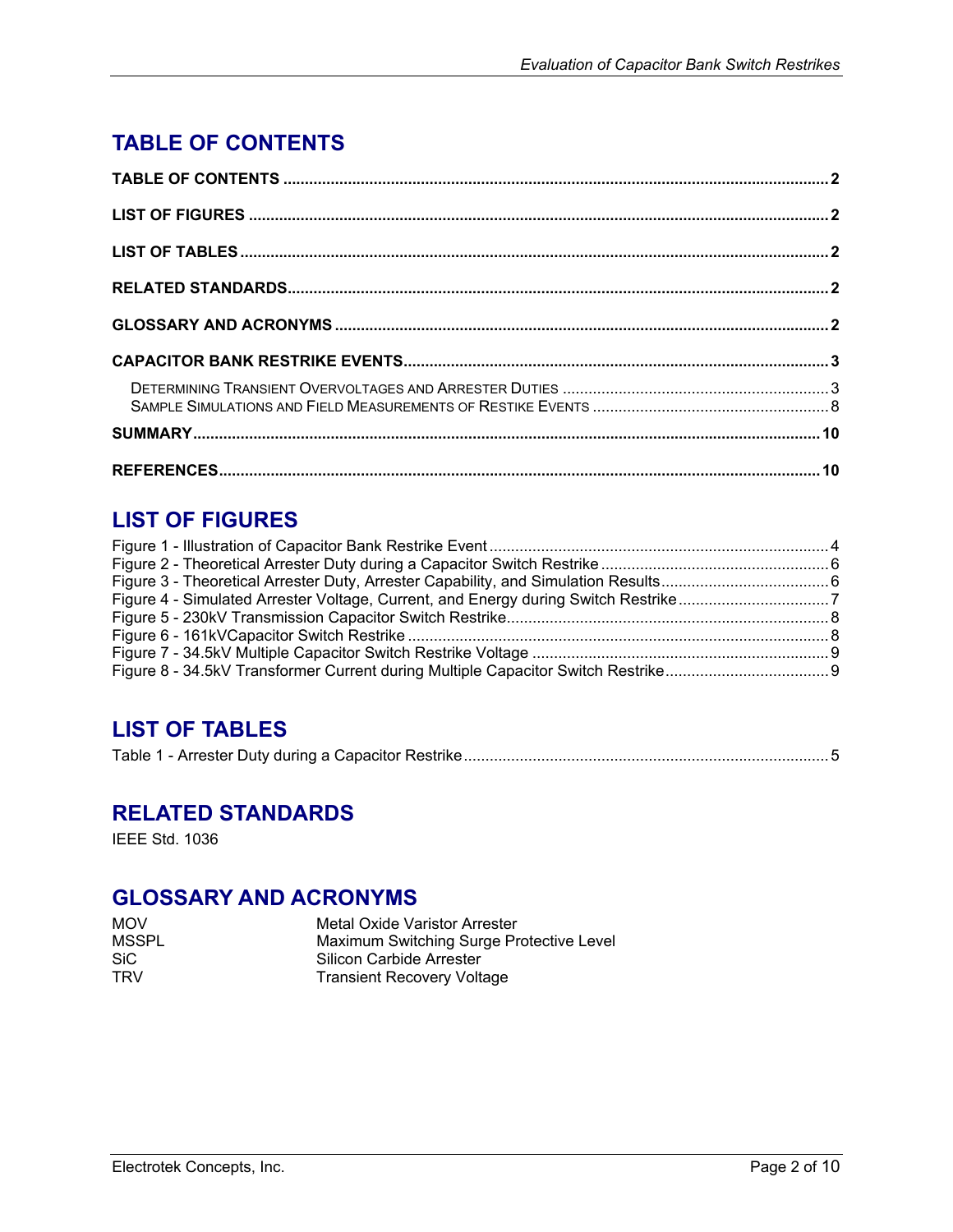## <span id="page-2-0"></span>**CAPACITOR BANK RESTRIKE EVENTS**

A capacitor switching device de-energizes a capacitor bank at a current zero (refer to [Figure 1\)](#page-3-1). Since the current is capacitive, the voltage at the time of current interruption is at a system peak. Successful interruption depends on whether the switch can develop sufficient dielectric strength to withstand the rateof-rise and the peak recovery voltage. For a grounded-wye capacitor bank, two times (2 per-unit) the system voltage will appear across the switch contracts one-half cycle after interruption. If the switch cannot withstand this recovery voltage, the switch will restrike.

#### *Determining Transient Overvoltages and Arrester Duties*

The energy duty requirements for arresters at capacitor bank locations depend on the size of the capacitor and on existing arresters located at the substation. In general, the most severe duty for an arrester near a capacitor bank occurs during a switch restrike. This is due to the trapped charge on the capacitor at the instant the restrike occurs, and results in a greater magnitude of the voltage oscillation. It is also important to consider the coordination of MOV arresters (at the capacitor location) with any conventional gapped type arresters in the substation. It is important that the protective level of the MOV arresters be low enough to prevent operation of the gapped arresters. This is often difficult to achieve. If coordination is not possible, there are three options for arrester protection at the substation involved:

- 1. Replace all of the gapped type arresters in the substation with MOV arresters. The arresters will share the energy duty in the event of a restrike and there should be no danger of arrester failure.
- 2. Add one set of MOV arresters. This will greatly decrease the probability that a conventional arrester will fail during a capacitor restrike event because the MOV arrester will reduce the chance of a conventional arrester sparkover. The minimum size MOV should be used for best coordination with existing arresters.
- 3. Use only conventional gapped type arresters at the substation. This option relies on the integrity of the capacitor switch to prevent a restrike event. If a restrike would occur, it is unlikely the conventional arresters would be able to withstand the associated energy duty.

The arrester energy during a restrike depends on the following parameters:

- − Capacitor configuration (grounded vs. ungrounded)
- − Capacitor size
- Existence of other parallel capacitors
- Source strength
- Number of lines leaving substation
- Nearby capacitor banks
- − Arrester protective level

Arrester applications at large shunt capacitor banks need to be evaluated carefully due to the high-energy duties that can occur in the event of a restrike in the capacitor switch. The energy levels will depend on whether the capacitor bank is grounded or ungrounded.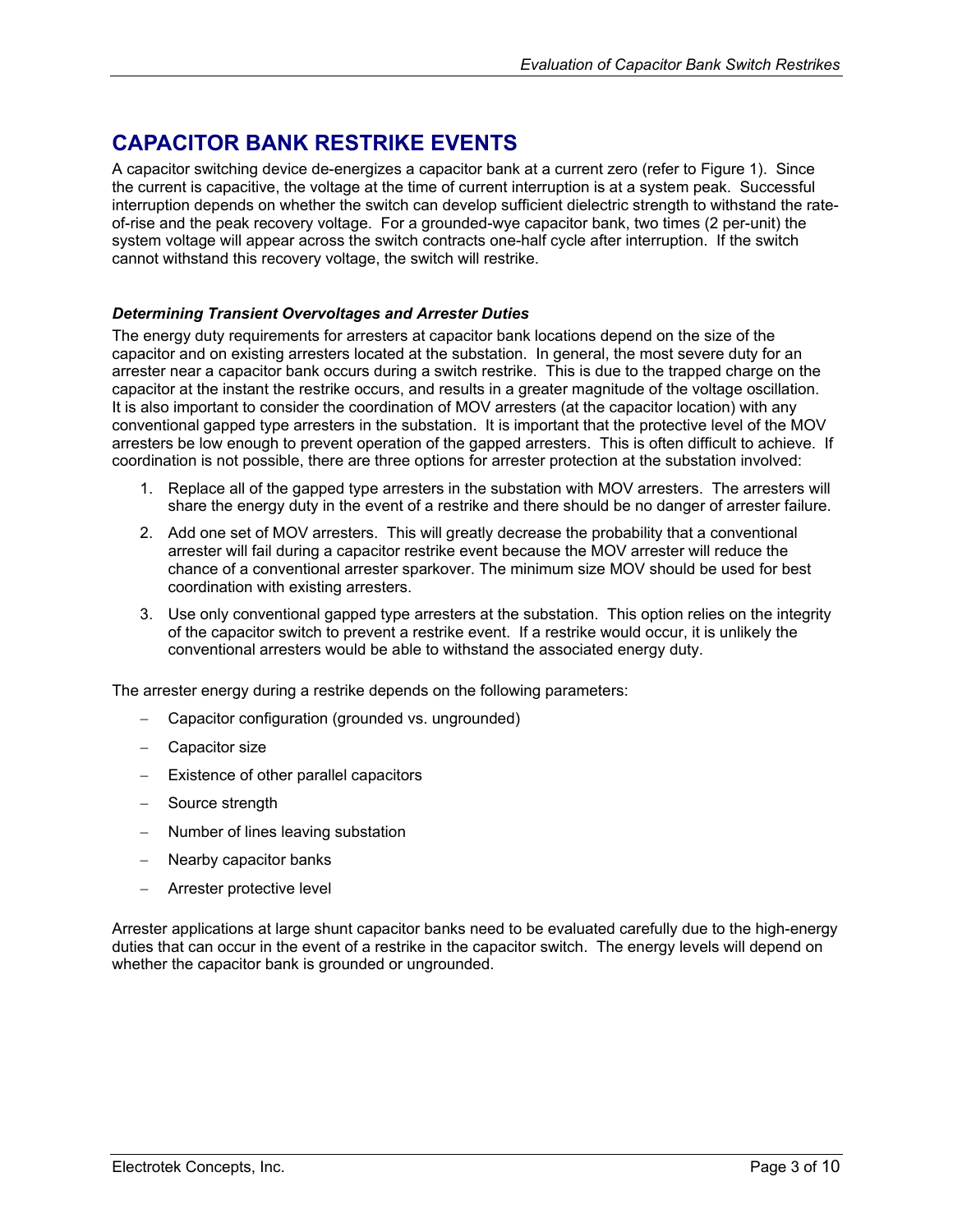<span id="page-3-1"></span><span id="page-3-0"></span>

**Figure 1 - Illustration of Capacitor Bank Restrike Event** 

During normal grounded-wye capacitor bank de-energization, the capacitor current is interrupted at the peak system voltage thus leaving a 1.0 per-unit trapped charge on the capacitor. This trapped charge results in an offset in the transient recovery voltage (TRV) that reaches a magnitude of 2.0 per unit onehalf cycle after opening. Significant transient voltages can occur if the switch restrikes during clearing. The worst restrike transient occurs when twice the normal system peak voltage appears across the switch contacts. Theoretically, in this case, the magnitude of the transient voltage approaches 3.0 per unit.

Ungrounded-wye capacitor banks may expose the capacitor switch to recovery voltages greater than 2.0 per unit. Recovery voltages may reach 2.5 per unit on the first phase to open when the other phases open at the next current zero. If two of the phases delay opening, the recovery voltage may reach 3.0 per unit on the first phase to open. Finally, if one of the other phases delays, the transient recovery voltage would be 4.1 per unit. If a restrike occurs on the first phase to open at 2.5 per unit, a recovery voltage of 6.4 per unit can occur on one of the other two phases because of the voltage that builds up across the neutral capacitance. The high recovery voltage on another phase can cause a second restrike, resulting in a two-phase restrike.

The transient voltages on a capacitor bank and the recovery voltages across the switch can be reduced by installing arresters on the capacitor side of the switching device. If the switch is rated for the recovery voltages involved, then the arresters can be located on either the capacitor side or source side of the switch.

To evaluate arrester energy duty, simple expressions can be derived for grounded and ungrounded capacitor banks in terms of capacitor size, source inductance, peak system voltage, and arrester protective levels. The equations for evaluating the energy duty are given in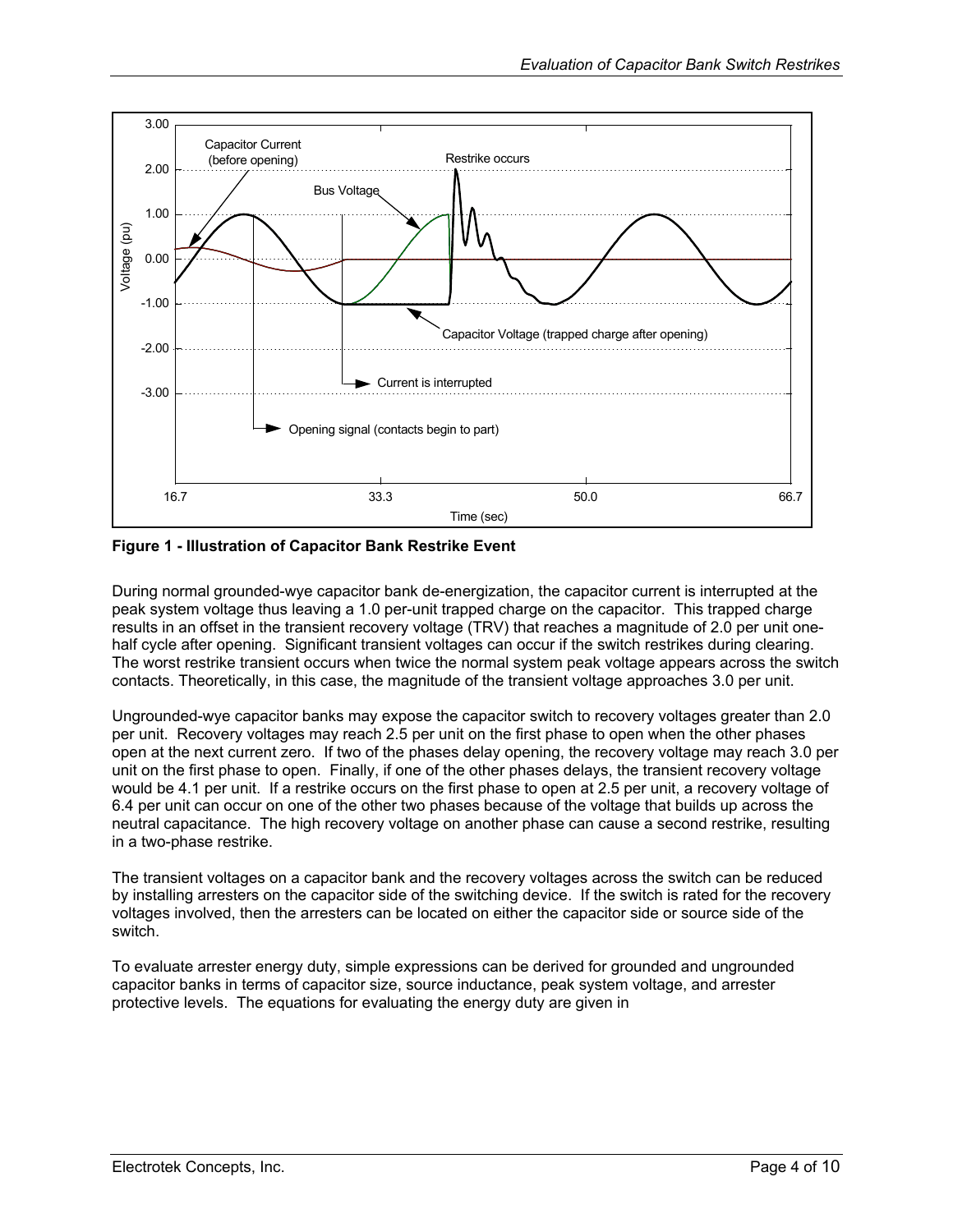| Restrike on a<br><b>Grounded-Wye Capacitor</b>                                                                                                                                          | Two Phase Restrike on a<br><b>Ungrounded-Wye Capacitor</b>                                                                                                                                                                                                                               |  |  |
|-----------------------------------------------------------------------------------------------------------------------------------------------------------------------------------------|------------------------------------------------------------------------------------------------------------------------------------------------------------------------------------------------------------------------------------------------------------------------------------------|--|--|
| $I_m = \frac{(\sqrt{(V_s - V_c)^2 - (V_p - V_s)^2})}{\sqrt{\frac{L_s}{m}}}$ amps                                                                                                        | $I_m = \frac{(\sqrt{(V_{LL} - V_c)^2 - (2V_p - V_{LL})^2})}{2 \sqrt{\frac{L_s}{c}}}$ amps                                                                                                                                                                                                |  |  |
| $t = \frac{L_s I_m}{V_a - V_s}$ sec                                                                                                                                                     | $t = \frac{2L_s I_m}{2V_a - V_a} \sec$                                                                                                                                                                                                                                                   |  |  |
| Energy = $\frac{1}{2}$ I <sub>m</sub> t V <sub>p</sub><br>$=\left(\frac{1}{2}\right)\ast\frac{\mathsf{L_s}\mathsf{I_m}}{\left(\mathsf{V_n}\cdot\mathsf{V_s}\right)}\mathsf{V_p}$ Joules | Energy = $\frac{1}{2}$ I <sub>m</sub> t V <sub>p</sub><br>= $\left(\frac{1}{2}\right) * \frac{L_s I_m^2}{(2V_n - V_{11})} V_p$ Joules                                                                                                                                                    |  |  |
| <b>For First Restrike:</b>                                                                                                                                                              | <b>For First Restrike:</b>                                                                                                                                                                                                                                                               |  |  |
| $V_S$ = peak line-to-neutral voltage<br>$V_p$ = arrester protective level<br>$V_C = -V_S$<br><b>For Worst Subsequent Restrike:</b><br>Same as first restrike except $Vc = -Vp$          | $V_{LL}$ = peak line-to-line voltage<br>$V_p$ = arrester protective level<br>$V_c$ = -2.37 x peak line-to-neutral voltage<br><b>For Worst Subsequent Restrike:</b><br>Same as first restrike except $Vc = -2Vp$<br>Note: Energy is for each arrester<br>(2 arresters will see this duty) |  |  |

<span id="page-4-0"></span>

| Table 1 - Arrester Duty during a Capacitor Restrike |  |  |
|-----------------------------------------------------|--|--|
|                                                     |  |  |

Assuming a given capacitor bank rating, the arrester energy duty (in joules) versus the arrester protective level can be determined. [Figure 2](#page-5-1) and [Figure 3 i](#page-5-2)llustrate the arrester duty for Metal-Oxide Varistors (MOV). Silicon-Carbide (SiC) arresters generally have more severe energy duties because of the partial capacitor discharge that occurs when the arrester sparks over.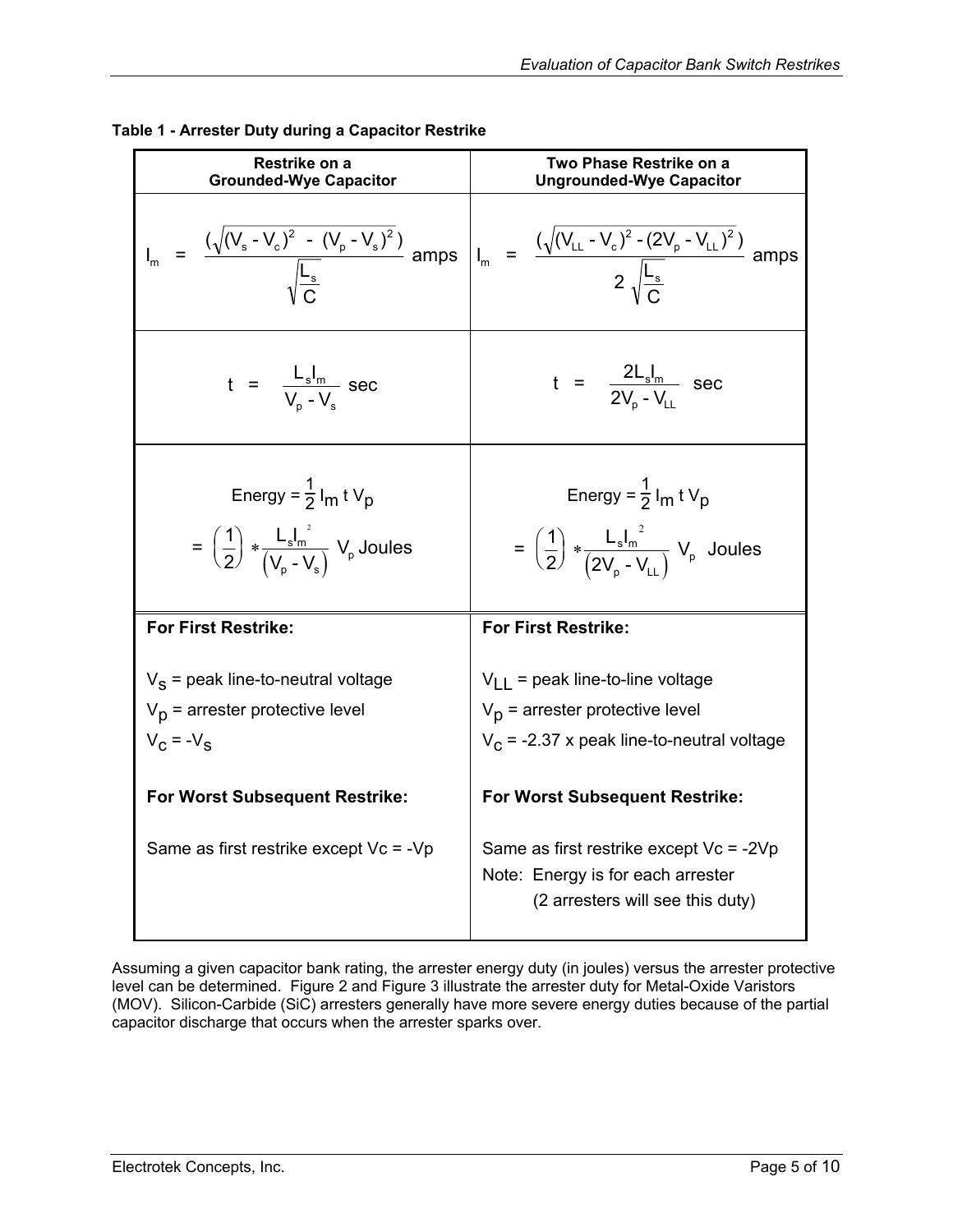<span id="page-5-1"></span><span id="page-5-0"></span>



*(per-unit of normal peak line-to-neutral voltage)* 

<span id="page-5-2"></span>



*(per-unit of normal peak line-to-neutral voltage)* 

While the placement of an MOV arrester on the capacitor side of the breaker is not required, it is generally recommended. This location provides overvoltage protection for the bank itself, as well as limiting the recovery voltage seen by the breaker. Another benefit of the arrester is that its presence should help to minimize the possibility of multiple restrike events. Previous experience has indicated that if a breaker experiences multiple restrikes during clearing, equipment failure will more than likely occur.

[Figure 4](#page-6-1) illustrates an example of a computer simulation showing arrester (MOV) voltage, arrester current, and arrester energy duty during a capacitor switch restrike.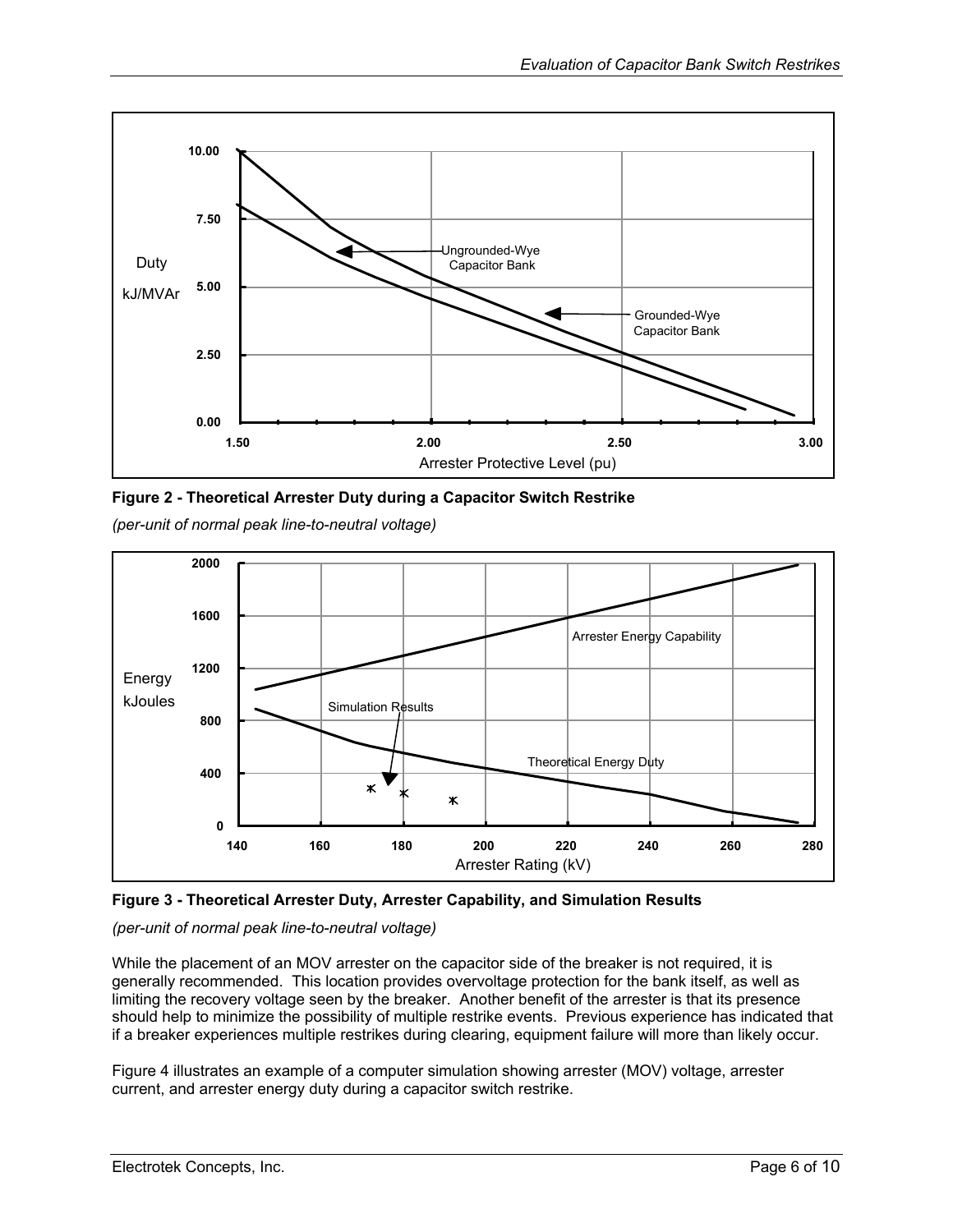<span id="page-6-0"></span>

<span id="page-6-1"></span>**Figure 4 - Simulated Arrester Voltage, Current, and Energy during Switch Restrike**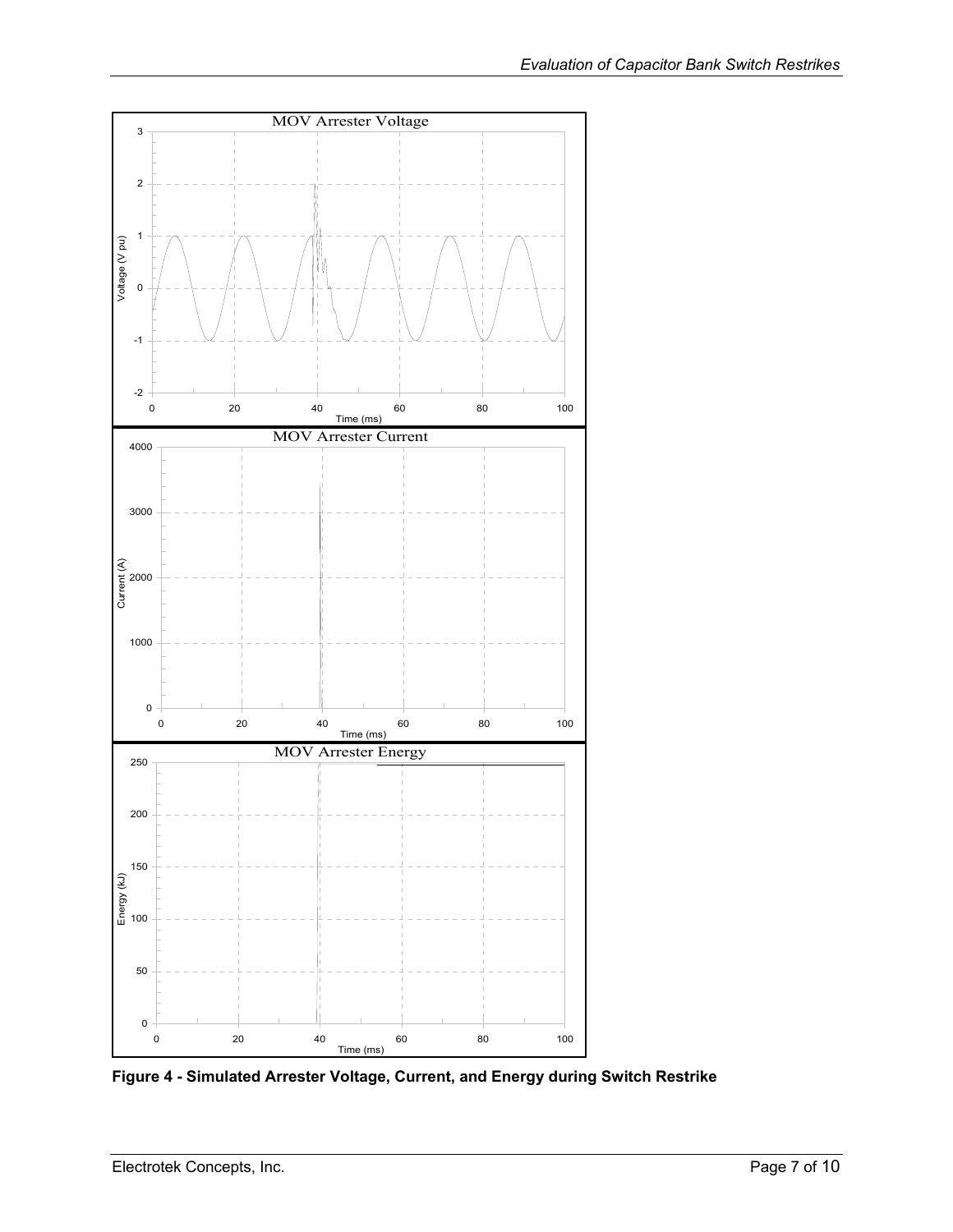#### <span id="page-7-0"></span>*Sample Simulations and Field Measurements of Restike Events*

[Figure 5](#page-7-1) shows the bus voltage (in per-unit) during a multiple restrike event on a 50 MVAr, 230kV transmission capacitor bank. The capacitor bank is protected with an 180kV MOV arrester.

<span id="page-7-1"></span>

**Figure 5 - 230kV Transmission Capacitor Switch Restrike**

[Figure 6](#page-7-2) shows the bus voltage during de-energization and switch restike of a 161kV transmission capacitor bank. The worst-case transient voltage was approximately 2.02 per-unit (202%).

<span id="page-7-2"></span>

**Figure 6 - 161kVCapacitor Switch Restrike**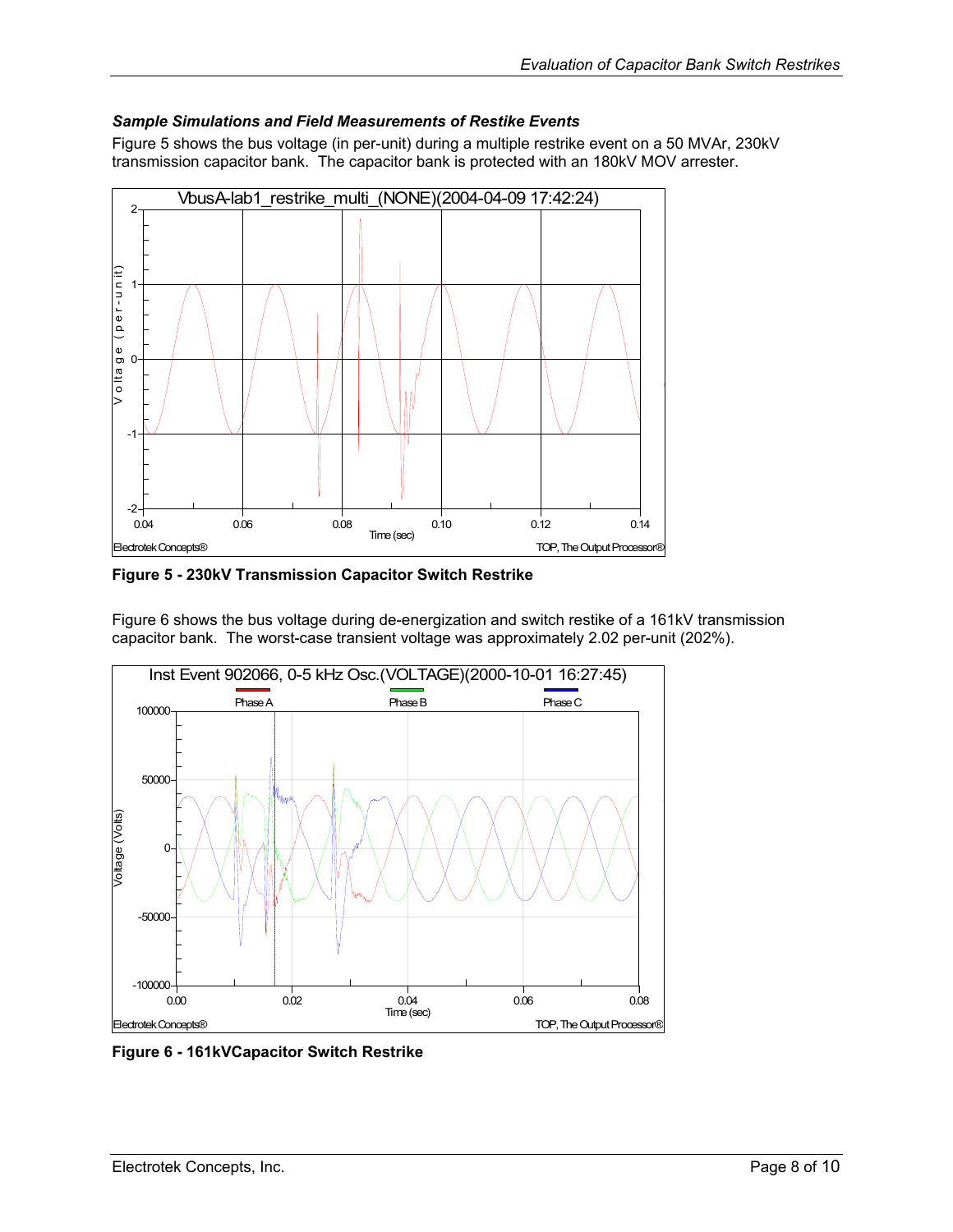<span id="page-8-1"></span>

<span id="page-8-0"></span>[Figure 7](#page-8-1) shows the bus voltage during a multiple restrike event on a 34.5kV capacitor bank. The worstcase transient voltage was approximately 1.55 per-unit (155%).

**Figure 7 - 34.5kV Multiple Capacitor Switch Restrike Voltage** 

[Figure 8](#page-8-2) shows the transformer secondary current during a multiple restrike event on a 34.5kV capacitor bank.

<span id="page-8-2"></span>

**Figure 8 - 34.5kV Transformer Current during Multiple Capacitor Switch Restrike**